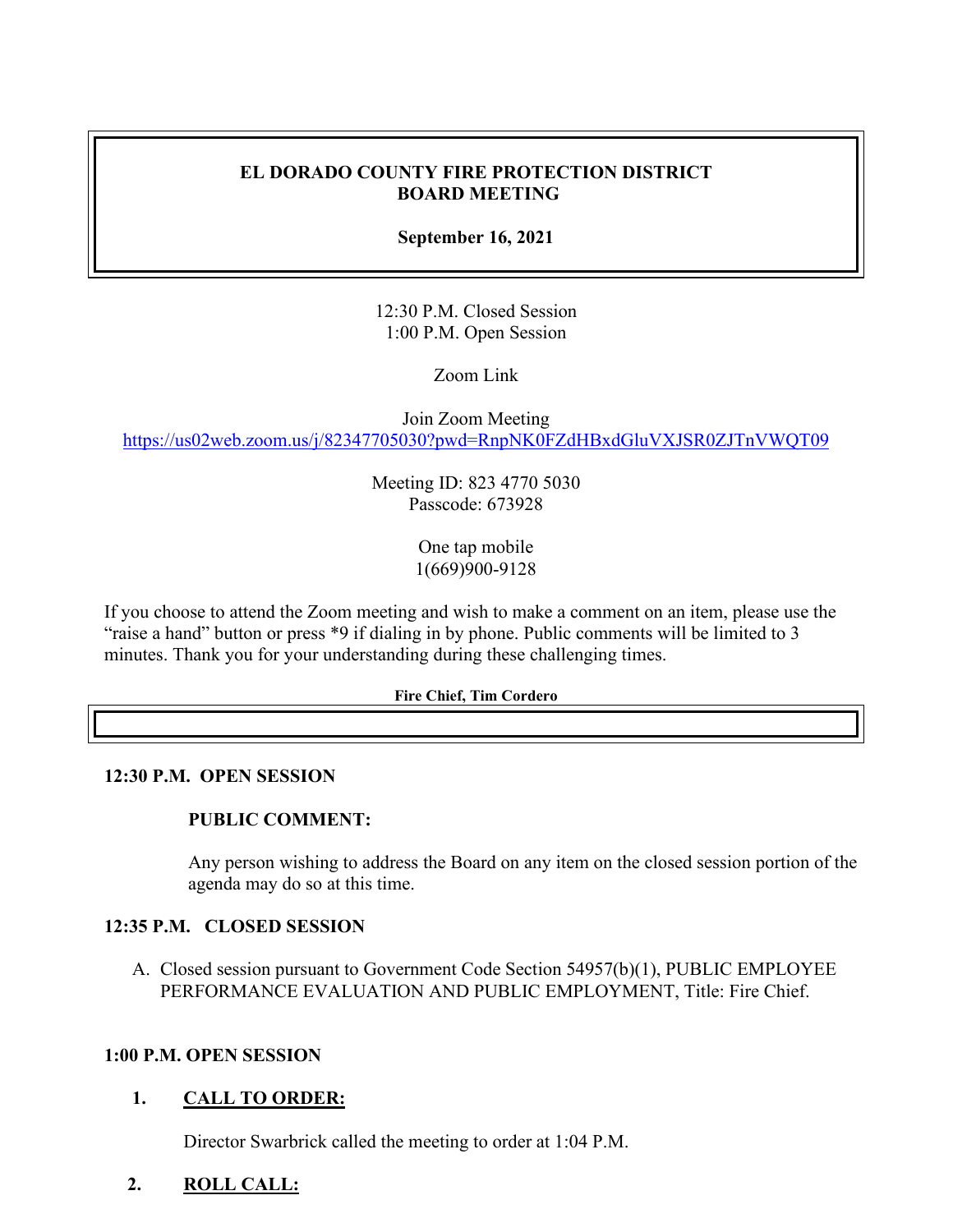Present: Brunton, Swarbrick, Harper, Kaiserman, Gilchrest Absent: None

# **3. PLEDGE OF ALLEGIANCE:**

The Pledge of Allegiance was recited.

# **4. APPROVE AGENDA:**

*It was moved by Director Brunton and seconded by Director Kaiserman to approve the agenda with additions as mentioned. The motion was passed by the following vote:*

Ayes: Brunton, Swarbrick, Harper, Kaiserman, Gilchrest Noes: None Absent: None

# **5. CONSENT CALENDAR:**

 (All items approved on a single vote except those pulled for individual discussion and action).

- A. Minutes: Board Meeting July 22, 2021 Minutes
- B. Claim Payments/Deposits:

| District Claims FY 20/21: District Claims July 21: |              | District Claims Aug. 21: |
|----------------------------------------------------|--------------|--------------------------|
| \$14,152.13                                        | \$19,329.44  | \$1,353.99               |
| \$1,224.41                                         | \$18,776.20  | \$1,137.10               |
| \$5,395.20                                         | \$2,034.95   | \$257.00                 |
| \$25,304.03                                        | \$2,795.50   | \$11,897.65              |
| \$20,897.40                                        | \$843.27     | \$41,833.12              |
| \$483.41                                           | \$106,269.19 | \$127.45                 |
| \$32,176.08                                        | \$2,137.02   | \$27,425.01              |
|                                                    | \$110,535.61 | \$4,283.08               |
| District Deposits:                                 |              | \$2,100.00               |
| \$7,512.00                                         |              | \$27,984.86              |
| \$15,001.35                                        |              | \$3,00.00                |
| \$5,932.00                                         |              | \$119,167.17             |
|                                                    |              |                          |

*It was moved by Director Kaiserman and seconded by Director Brunton to approve the Consent Calendar with the minutes pulled. Written amendments will be submitted, confirmed and re-presented at the October meeting. The motion was passed by the following vote:*

|              | Ayes: Brunton, Swarbrick, Kaiserman, Harper, Gilchrest |
|--------------|--------------------------------------------------------|
| Noes: None   |                                                        |
| Absent: None |                                                        |

# **6. PUBLIC COMMENT:**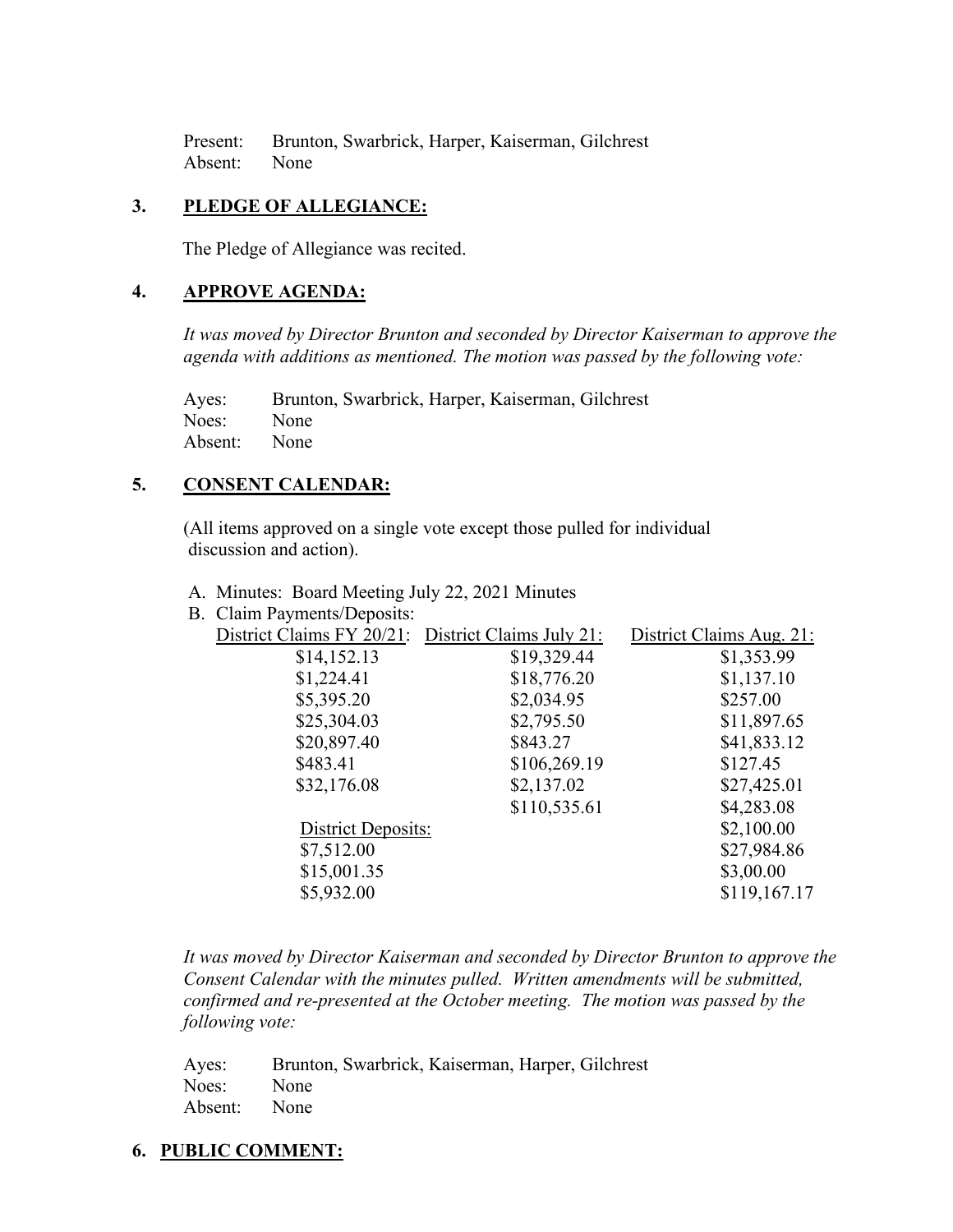(Any person wishing to address the Board on any item that is not on the agenda may do so at this time. Public comments are limited to five minutes per person).

Janet Mannery Jacqui Moore Karen Mulvany

# **7. REPORT OF ACTION TAKEN IN CLOSED SESSION:**

A. Closed session pursuant to Government Code Section 54957(b)(1), PUBLIC EMPLOYEE PERFORMANCE EVALUATION AND PUBLIC EMPLOYMENT, Title: Fire Chief.

The Board voted unanimously to extend the Fire Chiefs Contract.

# **8. DEPARTMENTAL MATTERS:**

- A. **Administrative –** JPA IFT
	- Discussion

Director Doug Veerkamp and Deputy Director Cristy Jorgenson gave an update on JPA IFT's.

- B. **Operational –** Caldor Fire
	- Fire Chief Update
- C. **Communications –** District Website
	- Update

Chief Cordero gave an update on the new District Website.

#### D. **Administrative –** Employee Satisfaction Survey

• Discussion

There was discussion at the Board level on how to move forward with future Employee Satisfaction Surveys.

Public Comment: Jacob Poganski

- E. **Funding –** Lexipol Grant Services
	- Discussion

Chief Cordero gave an update on the Lexipol Grant Services.

- F. **Administration –** 5 Year Findings Report
	- Review and Approve

*It was moved by Director Kaiserman and seconded by Director Gilchrest to approve the 5 Year Findings Report. The motion was passed by the following vote:*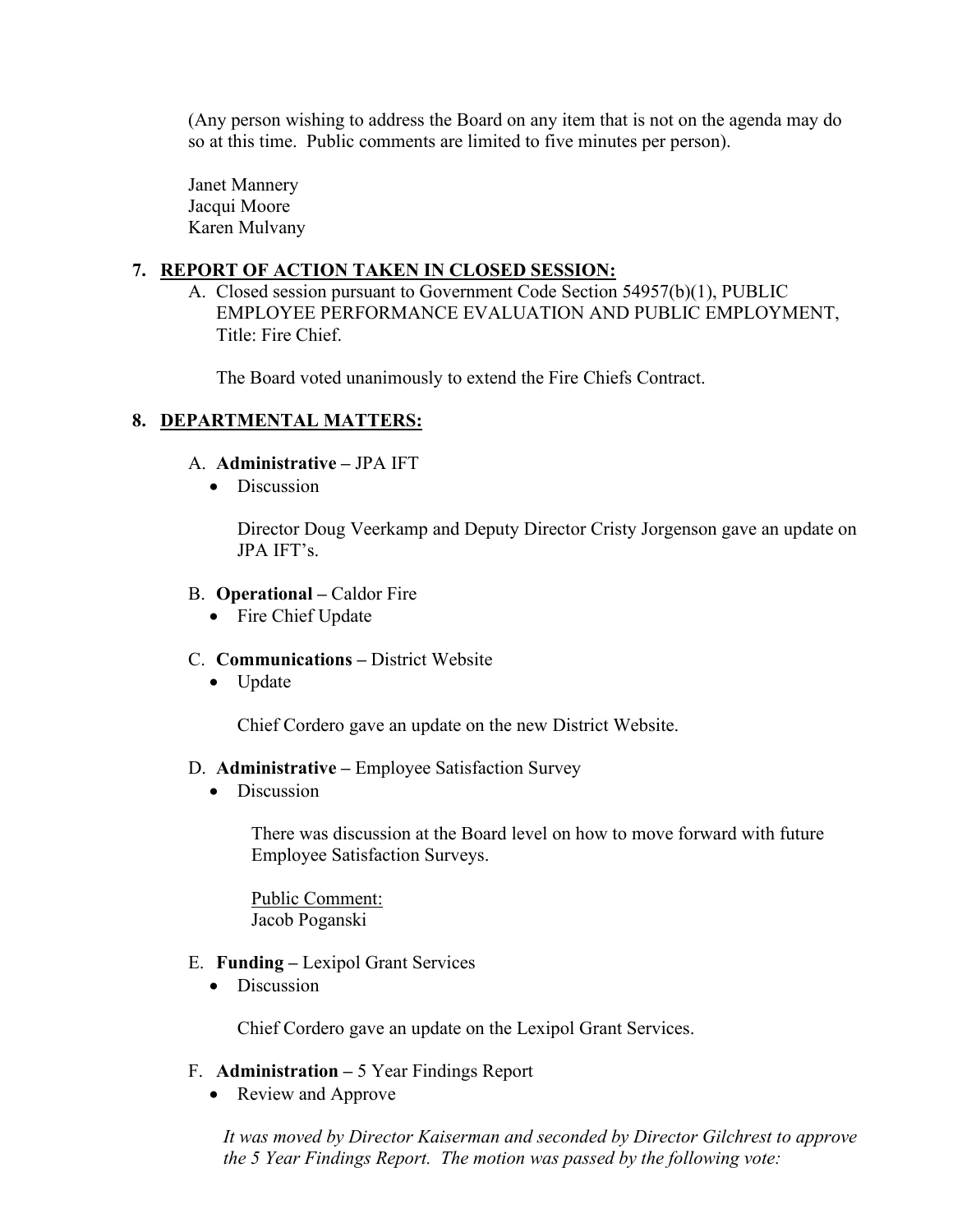Ayes: Brunton, Swarbrick, Kaiserman, Harper, Gilchrest Noes: None Abstain: None Absent: None

# G. **Communications –** Zoom Option Policy

#### • Discussion

The Board gave direction to staff to continue to offer online attendance availability.

# **9. BOARD MATTERS:**

- A. Board Training
	- Training for New Board Members

Nothing to report.

# **10. COMMITTEE REPORTS:**

# **Standing Committees:**

# **A. Strategic Planning**

No Report

# **B. Budget and Finance (**Kaiserman, Gilchrest)

Director Kaiserman read the minutes from the Budget and Finance Committee. Minutes will be available on the district website once approved.

# **C. Communications & Outreach** (Brunton, Gilchrest)

Director Gilchrest stated there was no Communications & Outreach Committee meeting this month.

# **Ad-hoc Committees:**

# **A. Facilities and Equipment** (Brunton, Kaiserman)

No Report

# **B. Human Resources** (Swarbrick, Harper)

- Employee Exit Interviews
	- i. Discussion
- **C. Operational Strategic Planning** (Swarbrick, Kaiserman)

No Report

# **11. CORRESPONDENCE AND COMMUNICATION:**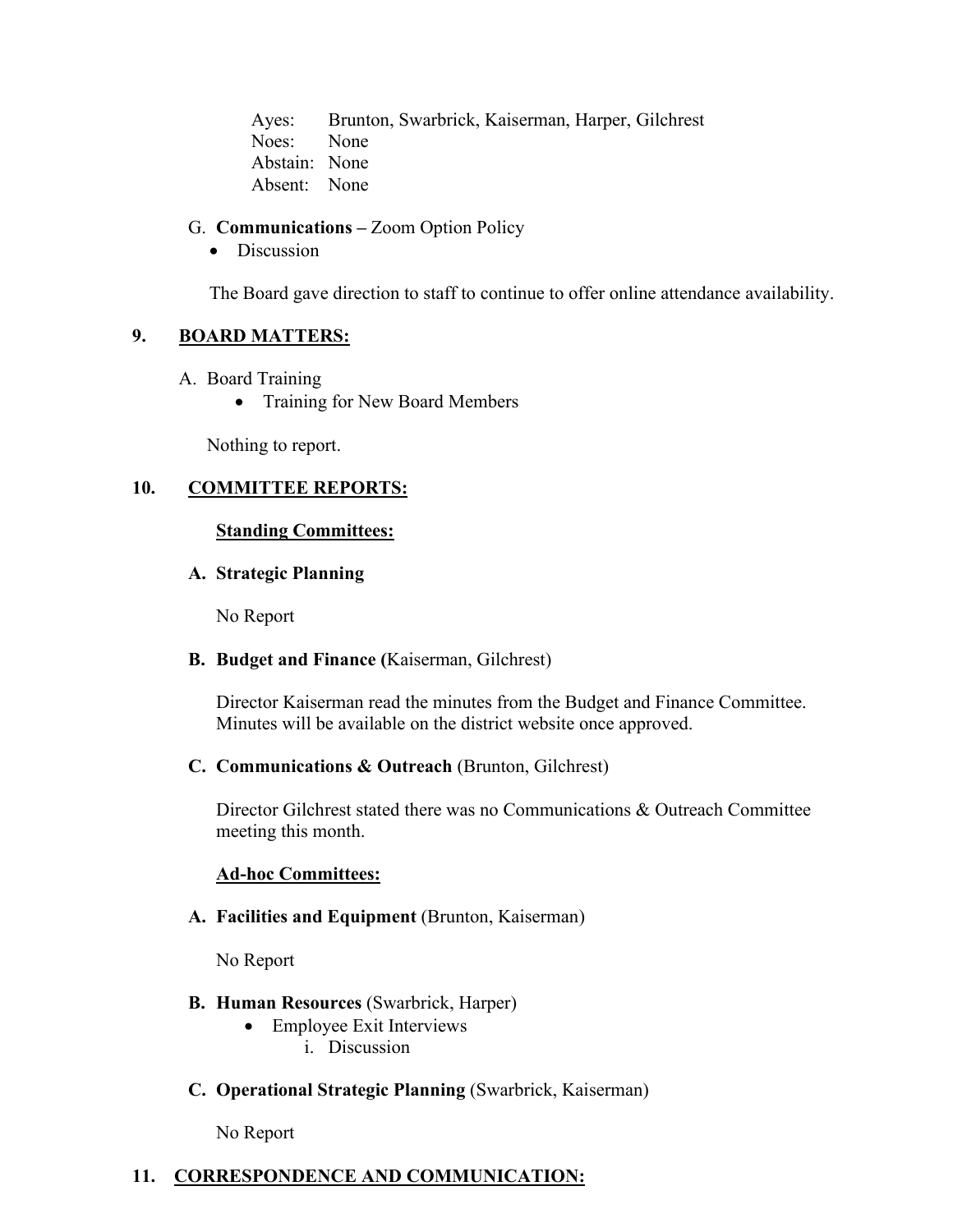- Fire Engine Response Statistics.
- Medic Unit Response Statistics.
- Thank you letter to Chief Cordero from Placerville Fire Safe Council Board member Mark Acuna
- Letter to Supervisor Lori Parlin from Tom & Jennie Zraick.

# **12. FIRE CHIEF'S REPORT:**

# • JPA:

• The JPA Board and legal counsel for the JPA are working through some issues with the County. The Board is committed to working through these items and have been actively engaged as a Board with our legal.

• EMSOC, reviewing move-up cover policies – we have implemented a change under a pilot program for after hour move up and cover assignments, we will be tracking this over a 3-month period and then reevaluate for additional changes or a policy change.

• A request has been made to the JPA for amending our current agreement regarding the FF1 requirement for hiring paramedics. The JPA Board has pushed the item to County Fire Ops, then Chiefs for further discussion surrounding the operational impacts and looking to resolve associated concerns.

• American Rescue Plan Act – We submitted our requests for funding via the County ARPA funds, totaling \$2,144,122.46. The County CAO's office distributed a letter to the fire districts regarding an additional \$100 million for special districts under AB128 & SB129, however to date there is not an application process or direction on how to apply for these funds and/or parameters for funding consideration. Our district, along with others, submitted this information to CAO's office along with our needs for funding the requested item. There has not been information provided by the County pertaining to any timelines for approval and/or disbursement of awarded funds. • Hiring Update:

• We have a total of 4 new recruits that will begin their training academy on September 20, under the leadership of FF/P Derek Duncan. The training will take place over 3 weeks. We had one prospective employee back out of the process last week. We have made 2 additional job offers, which were accepted, and they have begun the pre-employment process.

• We have received resignations from 2 employees, a Captain who has accepted a position with a FD in Idaho and a FF who accepted a position with the City of Stockton Fire Department.

# • City of Placerville

• Continue to work with City staff, attending staff meetings and City Council.

• Dewberry Consulting continues to work on the Public Safety Building, staff provided them several requested worksheets for space needs and future needs. There has been a pause on the project work due to the Caldor Fire.

• The city is working with the County on a "managed" homeless camp, this is a large undertaking and collaborative across all the stake holders – our district included. Meetings were canceled due to the Caldor Fire; however, they are being rescheduled in the next couple of weeks. Our involvement is primarily centered around the fire prevention / building / fire-life safety inspections for any new facility.

• The "trip the green" program we have been working on with the City, CHP and Cal-Trans was utilized during the evacuation process that took place early into the Caldor Fire, which was successful. Our pre-work and testing paid off for this need. As for the planned test weekends later this month and next, all parties have agreed to push the trials until next fall,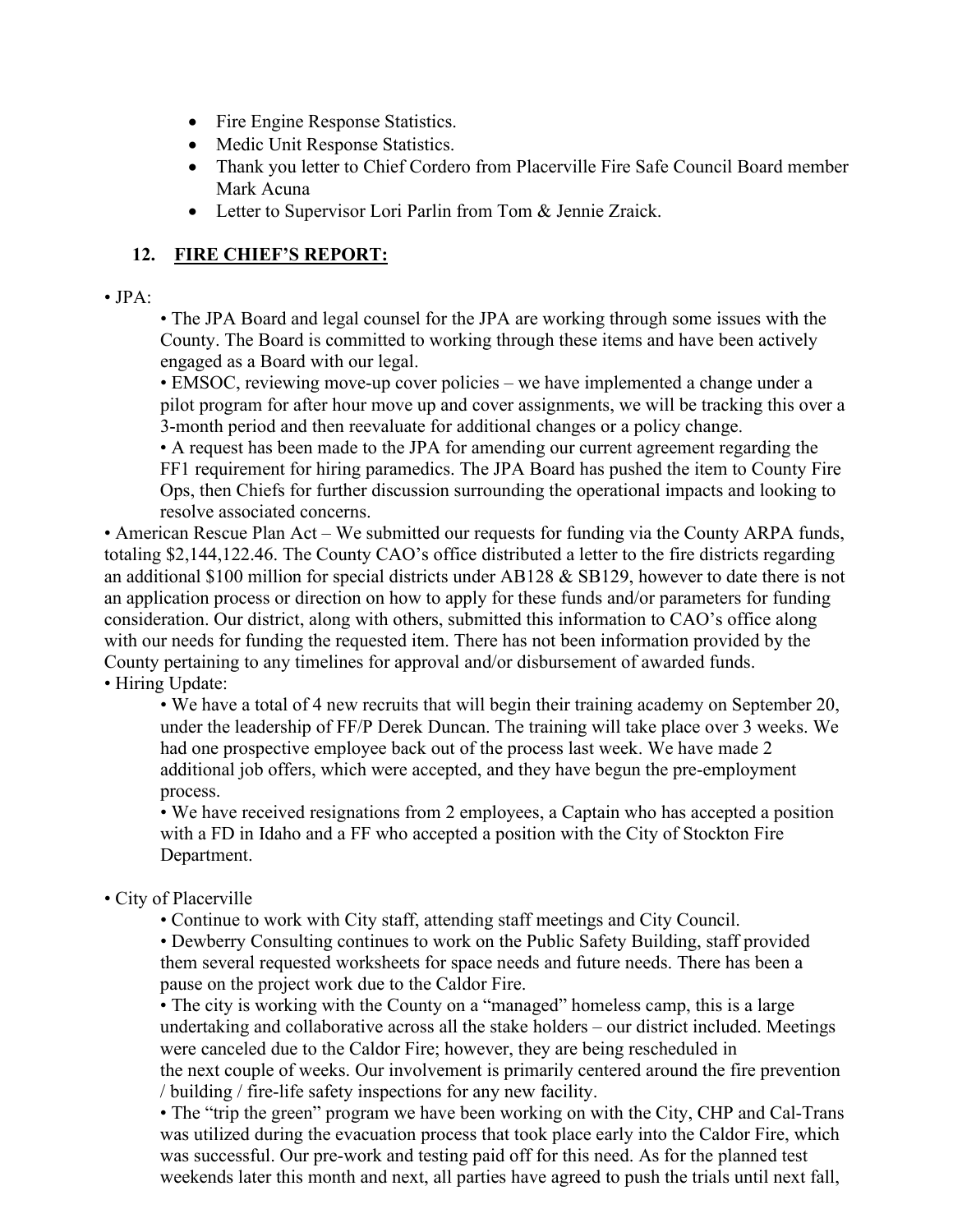given Caldor Fire and Hwy 50 closures, it is unclear if we would get "true" data from the pilot program. The program is built and ready to go once dates are identified for next year.

• Fire Prevention update

• Captain Stirling and Captain Shepard are working with the County FPO's regarding the burn ban discussion and reviewing our current ordinance(s) as they pertain to outdoor burning, campfires, cooking fires etc. The FPO's made a presentation to County Chiefs', with a plan developed moving forward.

• District information

• We have had several structure fires over the past couple of weeks, unfortunately a fatal fire off Tai Pan Rd in the Thompson Hill area, another fire in Sierra Springs off Lupine Lane – we did receive support from units on the Caldor Fire in the area and last night a fire in Camino. All are under investigation from by our FPO's with Captain Preston taking the lead.

• Engine 17 is in-service at Station 17, some loose equipment continues to come in, however, the unit is fully outfitted. We had planned for a September 4th open house, given the Caldor Fire and the evacuations that was canceled. We'll look for another opportunity in the fall for this event.

• We have also had several delays in apparatus repairs, due to access to parts. Currently an engine is waiting on a part which was 70 days out upon order. This is an issue across the nation, not just locally or fire apparatus.

• We were invited again this year for the annual 9/11 Ceremony at El Dorado Adventist School. Engine and Medic 25 along with myself attended. I had the honor of being the guest speaker this year.

• Update on Station 28, Chief Williams is currently receiving bids for the caulking job needed for Station 28. The bid should be awarded this week or next, to have the work completed before the winter weather – hopefully arrives.

• The district has begun the initial phases of our ISO review process, our first meeting was canceled due to the River Fire (affecting our ISO rep) and the re-scheduled meeting was canceled due to the Caldor Fire. We are currently looking for dates in October to continue the process.

• LAFCO Commissioner update – there is another vacancy on the LAFCO Commission, which will require another ballot process – TBD. The Executive Officer has resigned, and the Commission is currently engaging in a recruitment process.

• The district website is under construction by Streamline, staff is working on completing the necessary training to bring the new site online.

# **13. BOARD COMMENTS:**

Brunton: No Comment

 Swarbrick:Director Swarbrick expressed his gratitude for all the hard work and crews assigned to the Caldor Fire. Director Swarbrick stated he would like the district to send a thank you letter to the El Dorado Hot Shots. Director Swarbrick stated he has heard talk about vaccine mandates. Director Swarbrick stated he personally does not believe in mandating the vaccine.

Kaiserman: No Comment

Harper: Absent